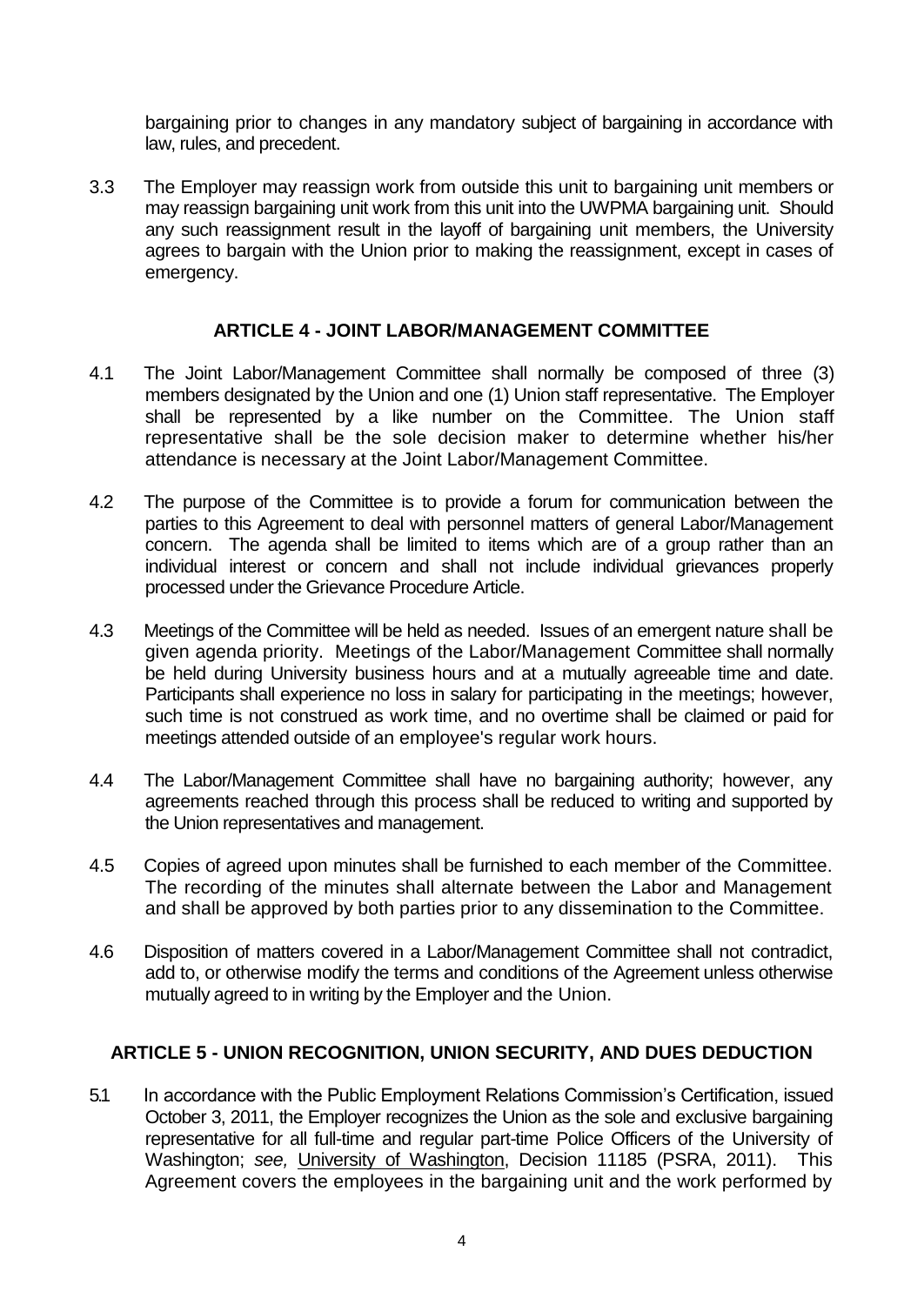such employees.

## 5.2 Dues Deduction.

Upon written authorization to the union by an individual employee to become a member of the union and pay membership dues or have a deduction for an initiation fee, DRIVE, the Legal Defense Fund, etc., the Employer shall provide for the semi-monthly payroll deductions of union dues and deductions which are uniformly applied to all members in those bargaining units in which the Union is the exclusive bargaining agent.

The employer will refer the member(s) to the Shop Stewards and/or Union Representative regarding any Union paperwork regarding membership, deductions, Legal Defense Fund, etc. The Employer will not engage member(s) regarding such paperwork other than to refer the member(s) to the Shop Stewards and/or Union Representative.

A. The Union shall transmit to the Employer by the cut-off date for each payroll period, the name and Employee ID number of employees who have, since the previous payroll cut-off date, provided authorization for deduction of dues or have changed their authorization for deduction.

# 5.3 Revocation.

An employee may cancel their authorization for payroll deduction of payments to the Union by written notice to the Employer and the Union in accordance with the Union Constitution, Bylaws, and the terms and conditions of their signed membership card. The Union will provide the Employer with a monthly list of all employees who are eligible for cancellation. The cancellation will become effective on the second payroll after receipt of the notice from the Union. An employee leaving paid status should notify the Union and receive a withdrawal card for the duration of absence from paid status and/or the bargaining unit.

- 5.4 Once each month the Employer's Payroll Office will transmit the total deducted amount of dues and deductions, to the Union's office. Twice each month the Employer will electronically transmit a list of current members on Union dues deduction, gross straight-time pay, and any additions and deletions for that month.
- 5.5 Twice each month, the Employer shall submit to the Union a report containing the following data in electronic format, if maintained by the Employer, for all employees in the bargaining unit, for all employees who enter or leave the bargaining unit, and for all employees who stop or start deductions:
	- a. Employee Identification Number
	- b. Employee name
	- c. Mailing address (Home and UW Box number)
	- d. Work phone number (if maintained by the University Payroll System)
	- e. Job class code
	- f. Job class title
	- g. Begin date in job class code
	- h. Salary range
	- i. Salary step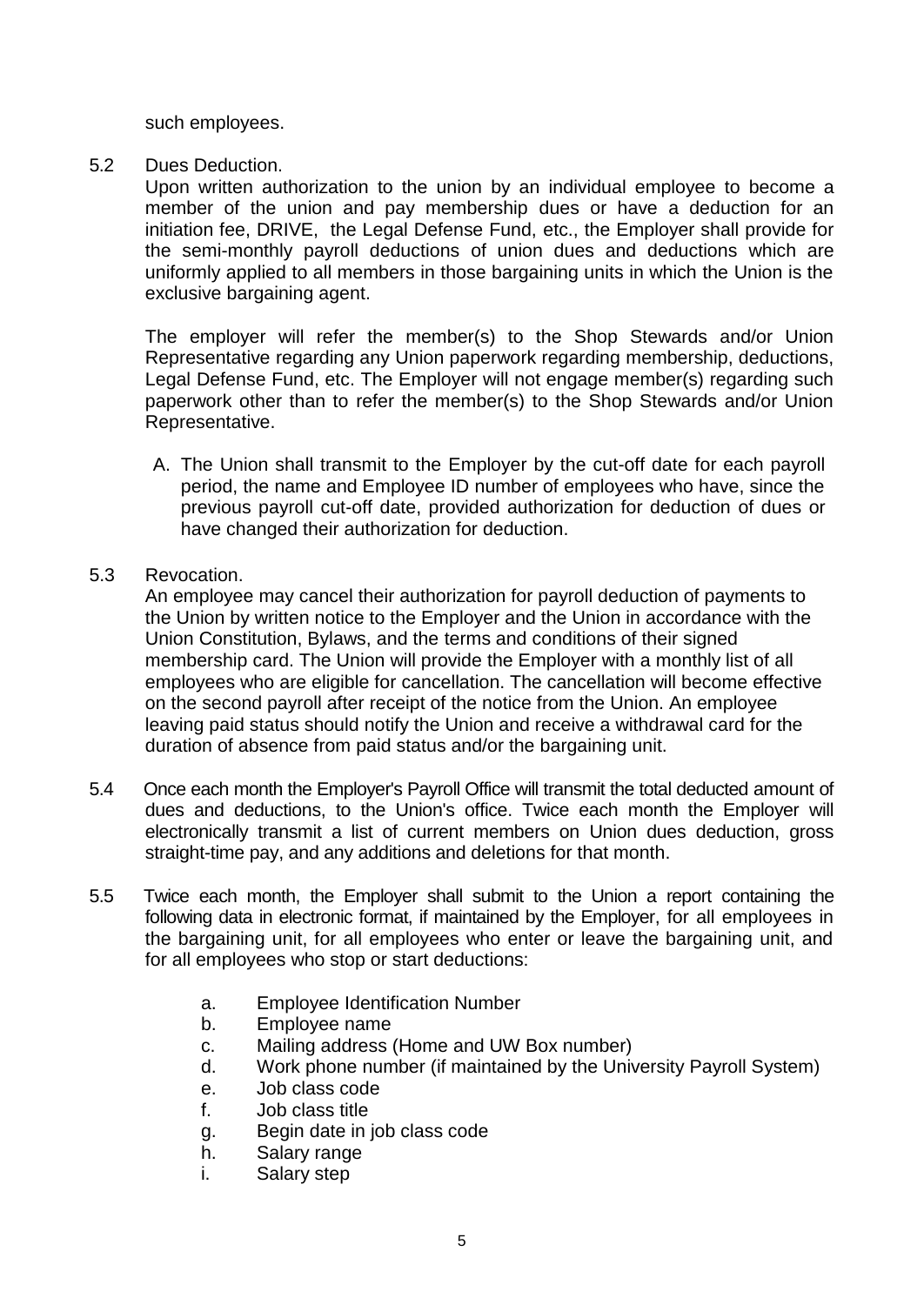- j. Part-time percent (FTE)
- k. Separation date
- l. Gross salary

The Union will maintain the confidentiality of all employee-mailing addresses. Information provided pursuant to this Section will be maintained by the Union in confidence according to the law. The Union will indemnify the Employer for any violations of employee privacy committed by the Union in connection with the data received by the Union pursuant to this Section

- 5.6 A copy of the Collective Bargaining Agreement will be made available online to all bargaining unit employees. The Employer and the Union are responsible for their own reproduction costs. The Union will be responsible for any printed contracts for their members.
- 5.7 The Union will indemnify and hold the Employer harmless from all claims, demands, suits, or other forms of liability that may arise against the Employer for actions taken by the Employer under this Article, including any issues related to the deduction of dues, the initiation fee, DRIVE the Union Legal Defense Fund, or other deductions initiated by the union. In all such cases, the Employer's reasonable attorney fees will be paid by the Union.
- 5.8 There will be no discrimination against any employee because of lawful Union membership activity or status, or non-membership activity or status.
- 5.9 The Employer agrees to deduct from the wages of any employee who is a member of the Union a Teamsters Legal Defense Fund deduction, as provided for in a written authorization. Such authorization must be executed by the employee and may be revoked by the employee at any time by giving written notice to both the Employer's Payroll Office and the Union. Notification received by the 15<sup>th</sup> day of the month will be processed for the payday on the  $25<sup>th</sup>$  of that month. Notification received after the  $15<sup>th</sup>$  day of the month and by the last day of the month will be processed for the payday on the  $10<sup>th</sup>$  of the following month. The Employer agrees to remit any deductions made pursuant to this provision to the Union together with a report showing:
	- 1. Employee name
	- 2. Employee Identification Number (EID)
	- 3. Amount deducted

The parties agree this Section satisfies the Employer's obligations and provides for the deduction authorized under RCW 41.04.230(6).

5.10 When UWPD new employee orientation meetings are held, the Union will be allowed thirty (30) minutes of presentation time to speak to the employee(s) on matters concerning the rights of employees, responsibilities of the Union, and services available to the membership. The Union Business Representative will be notified of all new employee orientation meetings, and such notice will be provided no later than fourteen (14) calendar days prior to the presentation date. In the absence of a Business Representative, a Union Shop Steward may conduct the